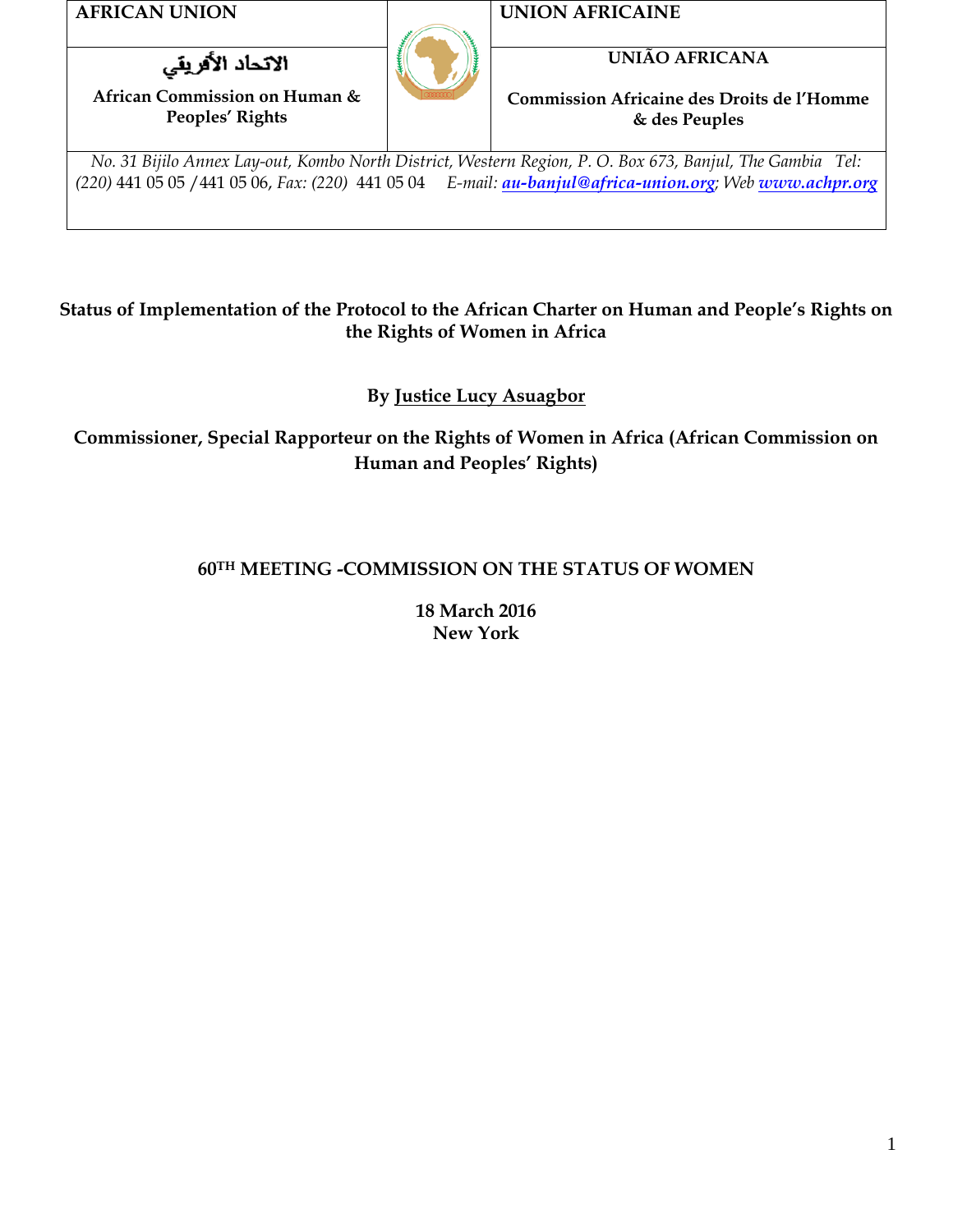#### **THE MAPUTO PROTOCOL**

The Maputo Protocol guaranteeing comprehensive rights to women was adopted by the AU on 11 July 2003, in Maputo, Mozambique. Following its adoption, AU Member States in the Solemn Declaration on Gender Equality in Africa adopted in July 2004, undertook to sign and ratify the Maputo Protocol by the end of 2004, support the launching of the public campaign aimed at ensuring its entry into force by 2005, and to usher in an era of domestication and implementation of the Protocol, as well as, other national, regional and international instruments on gender equality by all States Parties. In the AU Gender Policy, Member States undertook to achieve full ratification and enforcement of the Maputo Protocol by 2015 and its domestication by 2020.

As of October 2015 however, out of the 54 Member States of the AU, only 37 countries have ratified the Maputo Protocol; Sierra Leone being the last country to have ratified on 30 October 2015. Prior to this ratification the last ratification was that of Cameroon on 13 September 2012. A 3 years gap.

17 countries have not yet ratified the Protocol and these are *Algeria, Botswana, Burundi, Central African Republic, Chad, Egypt, Eritrea, Ethiopia, Madagascar, Mauritius, Niger, Sahrawi Arab Democratic Republic, Sao Tome and Principe, Somalia, South Sudan, Sudan and Tunisia.* 

A few countries have made reservations upon ratification. These include:

1. **Cameroon** which ratified the Maputo Protocol with the following reservation:

" The acceptance of the Protocol to the African Charter on Human and Peoples' Rights on the Rights of Women in African should in no way be construed as endorsement, encouragement or promotion of homosexuality, abortion (except therapeutic abortion), genital mutilation, prostitution or any other practice which is not consistent with universal or African ethical and moral values, and which could be wrongly understood as arising from the rights of women to respect as a person or to free development of her personality.

Any interpretation of the present Protocol justifying such practices cannot be applied against the Government of Cameroon ".

#### 2. **Kenya:**

"The Government of the Republic of Kenya does not consider as binding upon itself the provisions of Article 10(3) and Article 14(2)(c) which is inconsistent with the provisions of the Laws of Kenya on health and reproductive rights."

#### 3. **Namibia:**

"The Government of the Republic of Namibia has a reservation on Article 6 (d) of the Protocol, until legislation regarding the recording and registration of customary marriages is enacted."

#### 4. **South Africa:**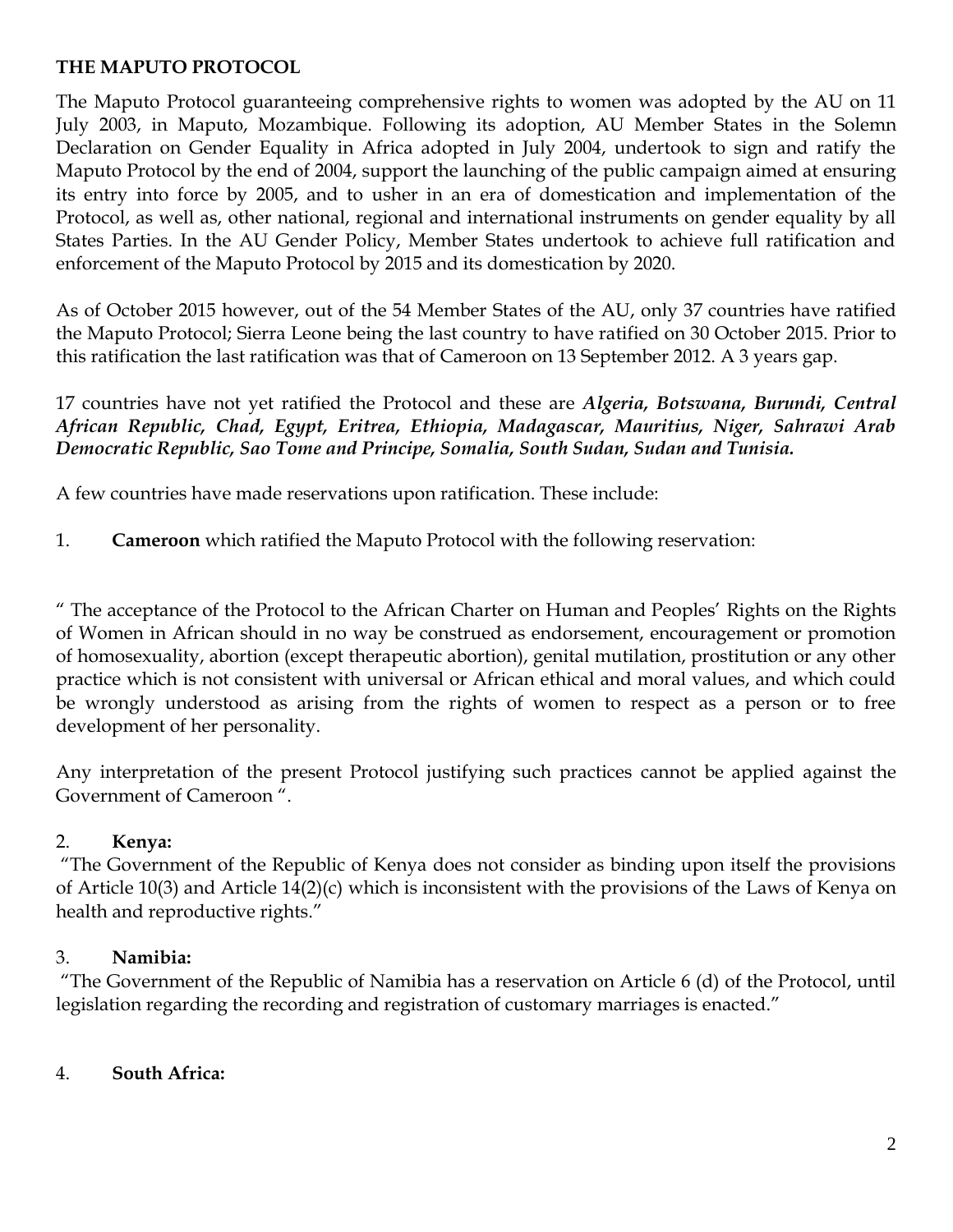"Article 4(j): does not find application in the Republic of South Africa as the death penalty has been abolished."

"Article 6(d): South Africa does not consider itself bound by this Article that a marriage be recorded in writing and registered in accordance with national laws in order to be legally recognised."

"Article 6(h): South Africa enters a reservation on this Article, which subjugated the equal rights of men and women with respect to the nationality of their children to national legislation and national security interests, on the basis that it may remove inherent rights of citizenship and nationality from children."

Interpretative declarations:

•"Article 1(f): definition of "discrimination against women" in the Protocol has the same meaning and scope as provided for in and interpreted by the Constitution of South Africa from time to time."

"Article 31: The South African Bill of Rights shall not be interpreted to offer less favourable protection of human rights than the protocol, which does not expressly provide for such limitations."

# 5. **Uganda:**

"Article  $14(1)(a)$ : In respect to the women's right to control their fertility interpreted to mean; women entirely have the right to control their fertility regardless of their marital status."

"Article  $14(2)(c)$ : interpreted in a way conferring an individual right to abortion or mandating a State Party to provide access thereto. The State is not bound by this clause unless permitted by domestic legislation expressly providing for abortion. "

6. **Rwanda** entered a reservation on Article 14(2)(c).

# **DOMESTICATION/IMPLEMENTATION**

Ratification obliges States Parties to the African Charter to adhere to the rights entrenched in the Protocol.

Human rights guarantees contained in the Maputo Protocol are far-reaching. However, there is still a huge gap between commitments pursuant to the ratification of the texts and the reality of women's lives. Indeed, harmonization with domestic law in several countries which have ratified the Protocol is yet to be conducted due to the lack of real political will and the persistence of several other obstacles. Gender policies have however been developed in almost all countries and have resulted in the adoption of specific laws and reforms in areas such as family law, health, education and the judiciary taking into consideration the gender dimension.

The new Constitutions that were adopted in **Kenya and Zimbabwe** for instance, took a gender sensitive dimension which enhances women's rights. Reforms tackle issues such as violence against women, stereotypes, discrimination, nationality and poverty. In accordance with Article 144 of the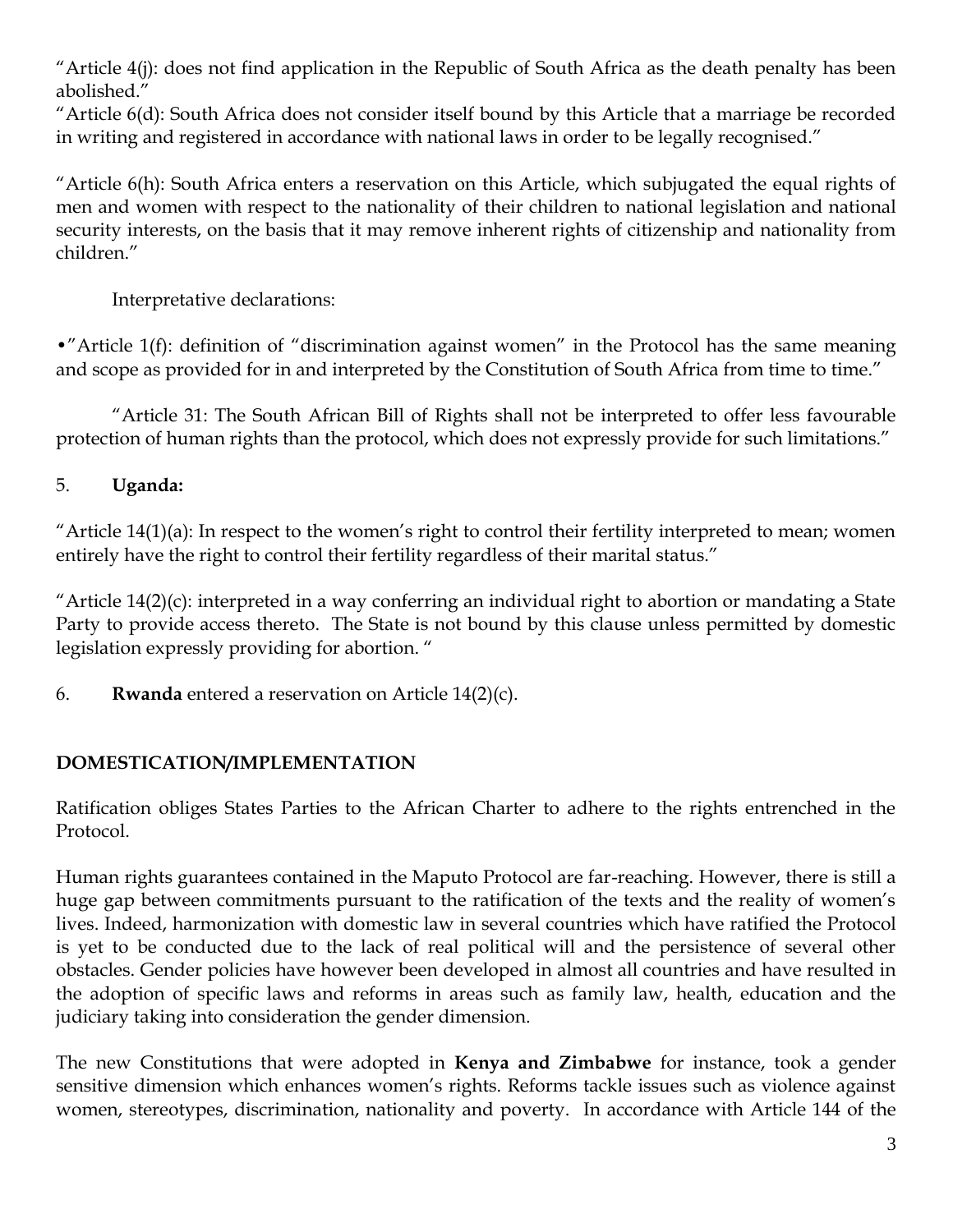**Namibian** Constitution, Maputo Protocol is part of the Namibian domestic laws. This therefore means that the rights and freedoms provided in the Protocol are enforceable in Namibian judiciary and quasi-judicial bodies.<sup>1</sup>

I will now proceed to mention a few countries that have taking measures to domesticate and/or implement the Maputo Protocol.

## **Benin**

Adopted a family code in 2004 which focuses on gender equality, prohibits polygamy, affords children equal access to rights irrespective of their Status Sexual harassment Act 2006

Law on the protection of persons living with HIV/AIDS 2006

Abolished death penalty in 2011

Free medical services to women giving birth by C Section since 2008

2012 Law to prevent and punish violence against women

## **BURKINA FASO**

One of the three states to have reported to have reported under the Maputo Protocol

FGM is punished under the Criminal code and the law of the fight against excision. Awareness raising campaigns involving government ,customary and religious authority to fight FGM

Criminal code punishes rape, battery, indecent assault

Law fixing quotas for Legislative and municipal elections April 2016 : 18.8% women in current Parliament

Creation of women's income generation activities fund and assistance fund for income-generating activities for women farmers, a Special Assistance Window for Women Entrepreneur ship.

Free grants to health facilities for the benefit OVDs, Pregnant women and people living with HIV/AIDS

Has established a national commission for the implementation of the commitments of Burkina Faso for women since 2008 whose mandate includes: support the ratification of existing and up coming legal instruments that enhance socio-economic, political and cultural advancement of women in Burkina Faso

# **RWANDA**

 $\overline{a}$ 

2015 Constitution enshrines the principle of gender equality and provides for minimum of 30%quota for women in all decision making positions. Presently 64% in Parliament, 40% in Government, 50% female Judges, 50%Female Provincial governors

2008 Law on the prevention and punishment of Gender Based violence

<sup>1</sup> Namibia report page 48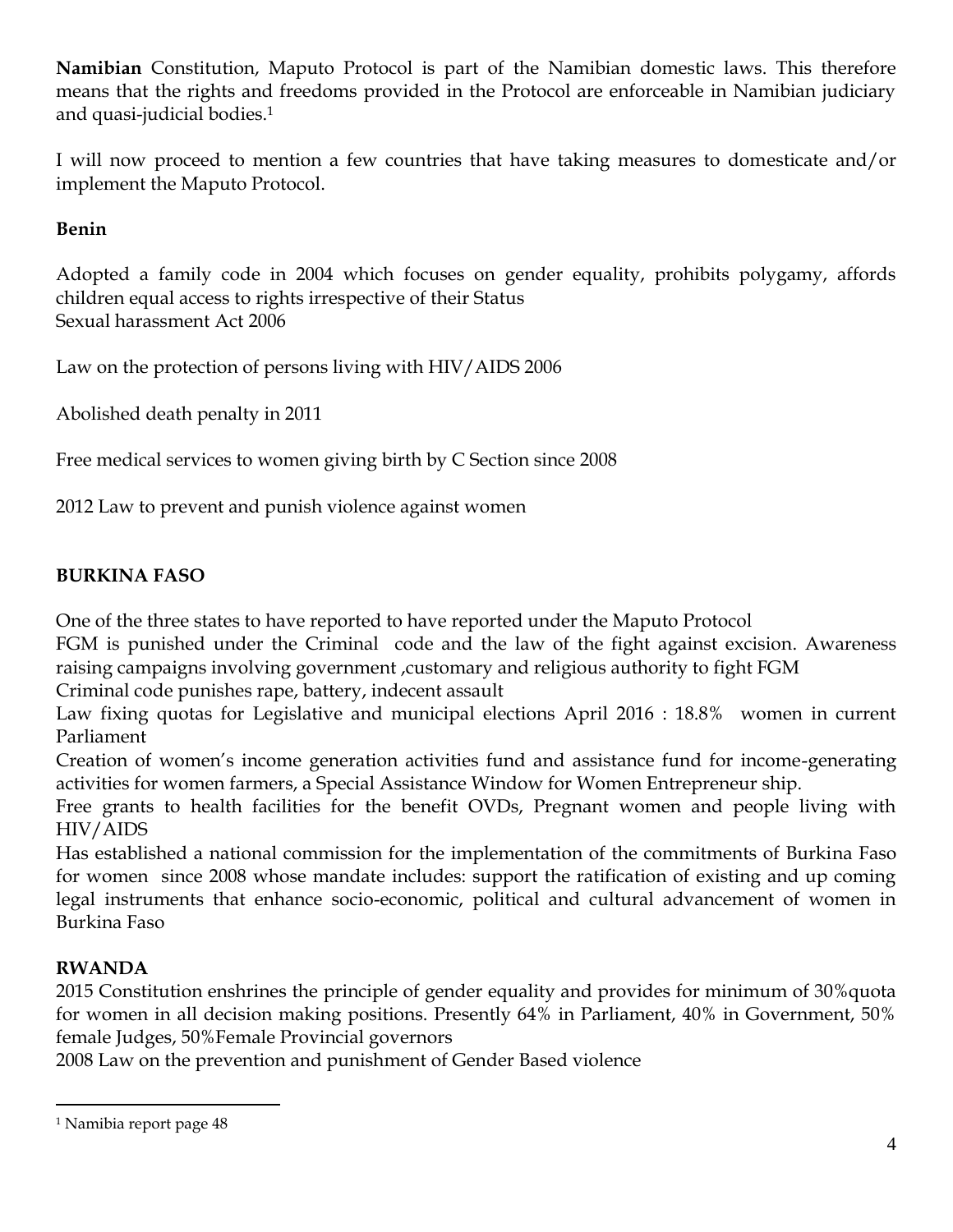2013Lw guaranteeing women equal rights with men on land access, ownership and utilisation

2009 Law on equal opportunities and pay for women and men, and prohibits sexual harassment in the work place

2013 Law governing political parties prohibits any form of discrimination based on gender , sex, race or religion

2013 Law instituting gender responsive budgeting

ISANGE ONE STOP CENTER provides a holistic response to VAW/GBV under one roof.

In the area of media 29% of journalist are women and the 2013 law on the responsibilities, organisation and functioning of the Media High Council requires at least 30% of female representation on its Board of Directors

## **Marriage:**

In **Sierra Leone** the Registration of Customary Marriage and Divorce Act protect persons entering into customary marriage from forced marriages in line with traditional customs and practices. In general, marriage under whatever law, be it under the Christian Marriage Act, the Muslim Law or Civil Law, is entered into by two adults ( aged 18 years and over).

**Mozambique** had adopted a new Penal Code in 2014 which, amongst others, afforded rapists the chance to marry the victim in exchange of prosecution and this created an uproar amongst civil society organisations. The Government has reviewed this section and removed the provision which allowed the rapist to marry the victim to avoid prosecution. In addition to the removal of this provision, the Penal Code now includes marital rape as an offence.<sup>2</sup>

**Malawi** adopted the **Gender Equality Act in 2013** and the **Marriage, Divorce and Family Relations Act in 2015** so as to ensure that discrimination against women is eliminated. The Marriage, Divorce and Family Relations Act sets the legal age of marriage at 18. Additionally, Malawi also delivered ground-breaking judgements in 2015 which ensure that women are protected from discrimination. In relation to a case where sex workers were forced to have an HIV test, the High Court of Malawi stated that compulsory HIV testing was unconstitutional.<sup>3</sup>

#### **Violence Against Women:**

 $\overline{a}$ 

**Benin** passed Act No. 2011-26 of 09 January 2012 on the Prevention and Repression of Violence Against Women which protects women from such violations, including domestic violence, FGM, forced marriages and other traditional harmful practices against women.

<sup>2</sup> AllAfrica 'Mozambique: Offensive articles removed from new draft of Penal Code' (2014) available at <http://allafrica.com/stories/201404080228.html> (accessed on 15 March 2016).

<sup>3</sup> Southern Africa Litigation Centre 'Malawi High Court rules that mandatory HIV testing is unconstitutional' (20 May 2015) available at [http://www.southernafricalitigationcentre.org/2015/05/20/malawi-high-court-rules-that-mandatory](http://www.southernafricalitigationcentre.org/2015/05/20/malawi-high-court-rules-that-mandatory-hiv-testing-is-unconstitutional/)[hiv-testing-is-unconstitutional/#](http://www.southernafricalitigationcentre.org/2015/05/20/malawi-high-court-rules-that-mandatory-hiv-testing-is-unconstitutional/) (accessed on 15 March 2016).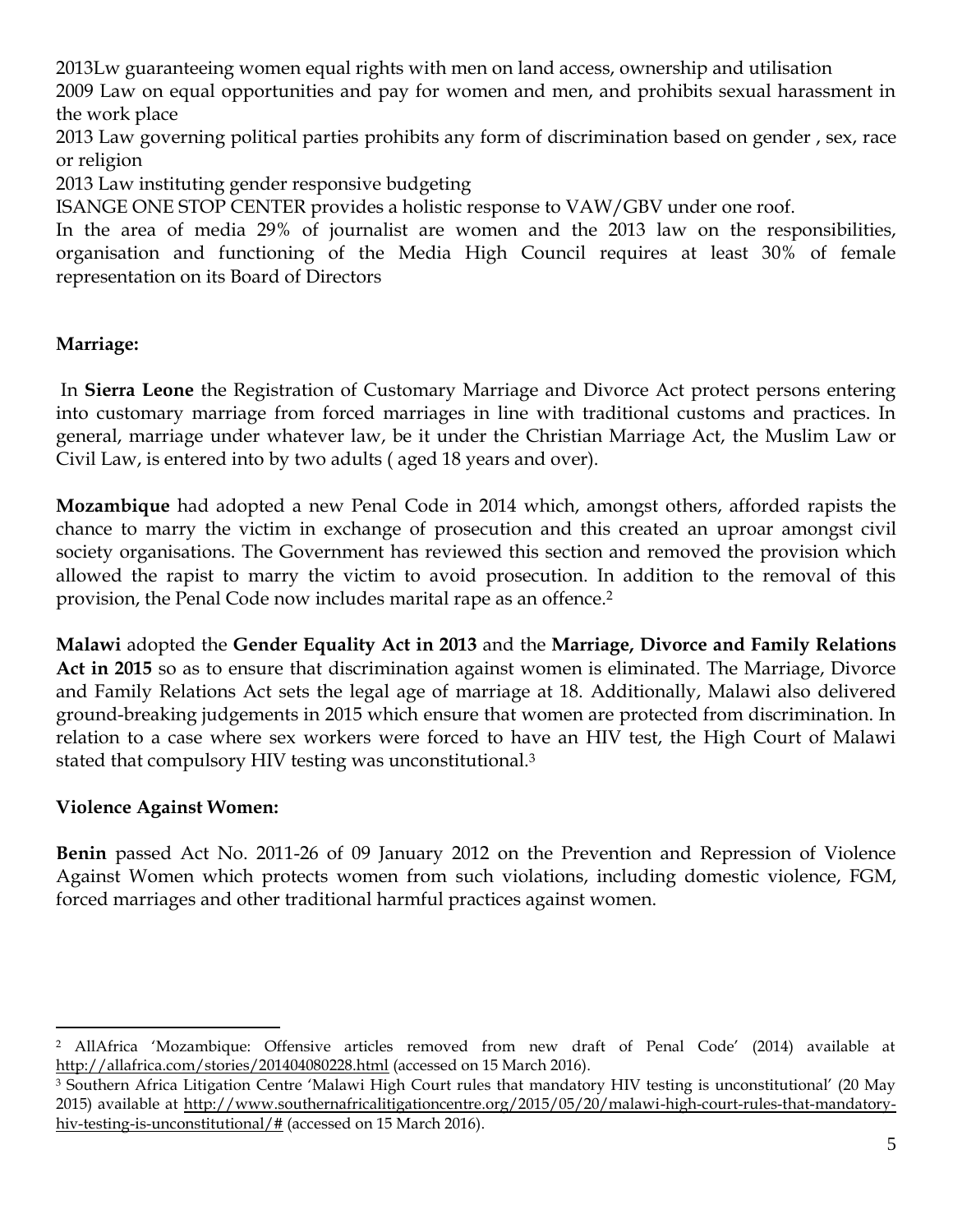**Guinea Bissau** also adopted a Domestic Violence Act which regards domestic violence as a public act, wherein other members of the society can lodge a complaint for the victim in the event where he/she does not. 4

Similarly, in 2011 **Angola** adopted a Domestic Violence Act which regards domestic violence as a public crime.

**Liberia** passed the Rape Amendment Act and amended the Liberian Penal Code which expanded the definition of what constitutes "rape", to include "*intentionally penetrates the vagina, anus, mouth or any other opening of another person (male or female) with his penis, without the victim's consent" or "intentionally penetrates the vagina or anus of another person with a foreign object or with any other part of his body … without the victim's consent or if the victim is less than 18 years old. <sup>5</sup>*

In **Namibia,** the Combating of Domestic Violence Act, Act No. 4 of 2003, contains an extensive definition of domestic violence, to include physical, sexual, economic, verbal, emotional and psychological violence, intimidation and harassment. It further provides for the issuing of protection orders and police warnings in domestic violence matters. It also has provisions which should give added protection to complainants that lay criminal charges against their abusers. The Act gives police specific duties in domestic violence incidents, including the duty to help complainants get access to medical treatment and collect their personal belongings.<sup>6</sup>

In **Liberia** Gender and Sexually Based Violence Act, provides for the establishment of a specialized Court to try cases of sexual violence.

Sexual violence against women is a criminal offence under the Penal Code and Domestic Violence Act in **Malawi.** The review of the Penal Code was completed in 2000 and enacted into law in 2010. It has, among other things, extended the definition of sexual activity '*to include practices between or perpetrated by females*.' However, during the enactment process, no effort was made to reconsider the neutralization of rape as an offence which may be committed by both males and females. The enactment of the Penal Code (Amendment) Act also revised the age under which a girl may be defiled from 13 years to 16 years in line with the constitutional provision of protection of rights of children under section 23. The Gender Equality Act outlaws sexual harassment defining it in Section 6 as:

*A person commits an act of sexual harassment if he or she engages in any form of unwanted verbal, nonverbal or physical conduct of a sexual nature in circumstances in which a reasonable person, having regard to all the circumstances, would have anticipated that the other person would be offended, humiliated or intimidated. <sup>7</sup>*

In **Namibia**, the Combating of Rape Act defines rape as the intentional commission of a sexual act under coercive circumstances.

 $\overline{a}$ 

<sup>4</sup> African Development Bank 'Country Profile Guinea Bissau' (2015) 17.

<sup>5</sup>E Horvát & M Zukani et al Gender-Based Violence Laws in Sub-Saharan Africa 2007 page 19.

<sup>6</sup> [http://www.achpr.org/files/sessions/58th/state-reports/6th-2011-2014/namibia\\_state\\_6th\\_periodic\\_report.pdf](http://www.achpr.org/files/sessions/58th/state-reports/6th-2011-2014/namibia_state_6th_periodic_report.pdf) 49 <sup>7</sup> [http://www.achpr.org/files/sessions/56th/state-reports/1-1995-2013/malawi\\_state\\_report\\_eng.pdf](http://www.achpr.org/files/sessions/56th/state-reports/1-1995-2013/malawi_state_report_eng.pdf) 87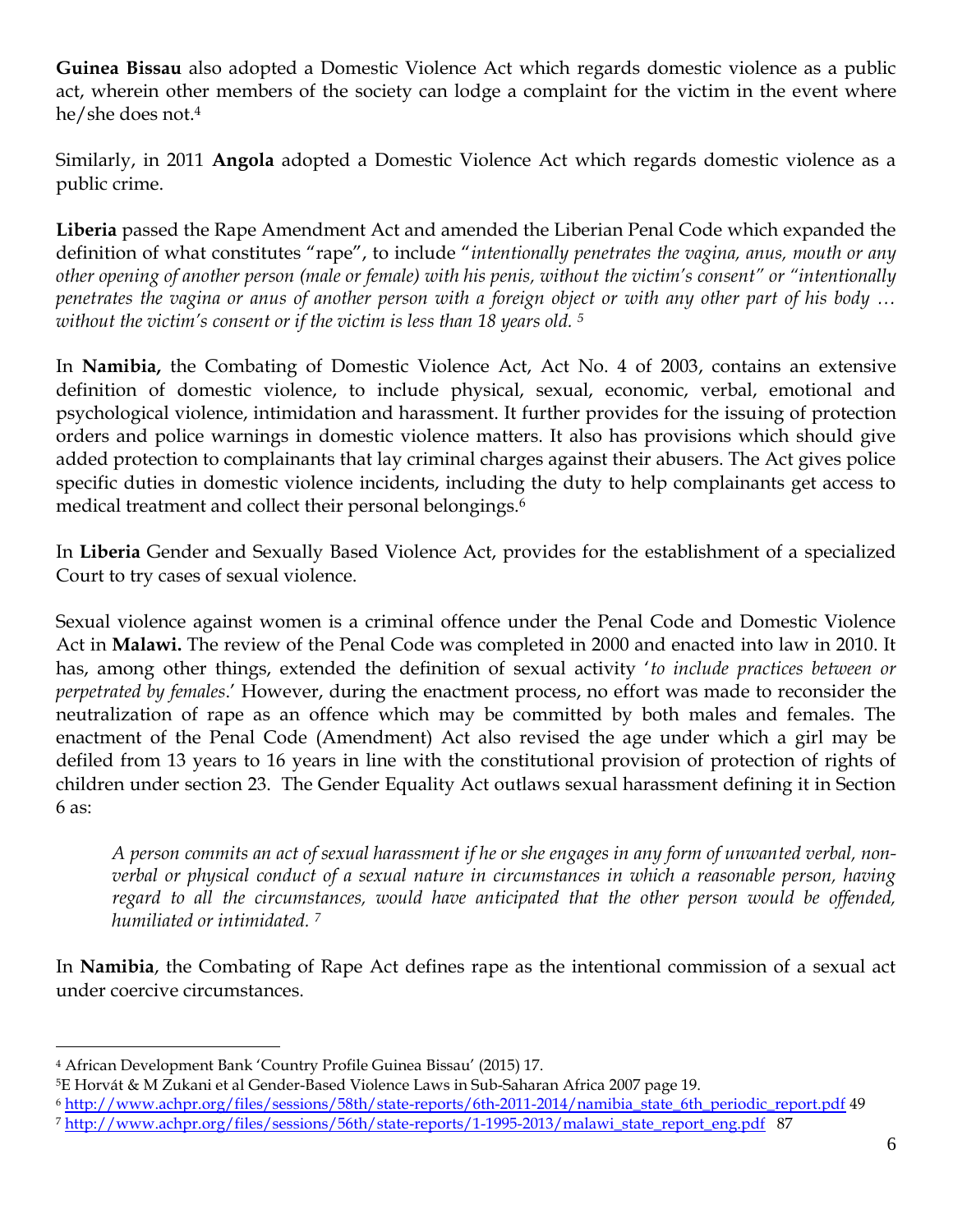In **Sierra Leone**, the Domestic Violence Bill criminalises violence. The Prevention of Domestic Violence Act (2006) in **Malawi** has assisted many women to use it as a tool of seeking justice against abuses.

**South Africa's** Sexual Offences Bill explicitly states that *"[a] marital or other relationship, previous or existing, shall not be a defense"* to a charge of rape. Namibia's Combating of Rape Act similarly provides that "*no marriage or other relationship shall constitute a defense to a charge of rape*."<sup>8</sup>

## **Harmful cultural practices:**

In **Malawi,** the Gender Equality Act prohibits harmful practices which have been defined as: *a social, cultural, or religious practice which, on account of sex, gender or marital status, does or is likely to –* (a) *undermine the dignity, health or liberty of any person; or* (b) *result in physical, sexual, emotional, or psychological harm to any person.<sup>9</sup>*

**The Gambia**, which is one of the countries with a high prevalence rate of female genital circumcision (FGM), has, on **28 December 2015**, adopted a law which criminalises female genital circumcision. This law provides a fine of about \$1250 or three years in prison for offenders.

The **Government of Ghana** amended the Criminal Code in 2012 and included a section which can be used to prosecute those who aid and abet female circumcision. Previously, section 69A of the Criminal Code only provided for the liability of the person who is performing the female circumcision whereas now, with the amendment of 2012, liability can be extended to the persons who are participating in the female circumcision.<sup>10</sup>

In 2011, **Guinea Bissau** also passed a law banning FGM.

# **Health:**

The right to health is articulated in several Constitutions in Africa (**South Africa, Kenya, Democratic Republic of Congo, Benin, Zimbabwe and Rwanda while in some states such as Nigeria and Zambia**, health is provided for under the principles of State Policy. In **Sierra Leone** for example, the Medical Heath Programme and National Health Maternity Protection Strategic Plan of Sierra Leone caters for pregnant women and children aged five and below.<sup>11</sup>

In **Malawi**, the Gender Equality Act specifically provides for the right to adequate sexual and reproductive health. The right covers access to sexual and reproductive health care services; access to family planning services; protection from sexually transmitted infections; self-protection from STIs; choice of whether and when to have a child; fertility control; and choice of contraceptive method.

o[nhttp://www.nycbar.org/pdf/report/GBVReportFinal2.pdf](http://www.nycbar.org/pdf/report/GBVReportFinal2.pdf) 29

 $\overline{a}$ <sup>8</sup> Gender Based Violence laws in Sub-Saharan Africa (2007) available

<sup>9</sup>[http://www.achpr.org/files/sessions/58th/state-reports/6th-2011-2014/namibia\\_state\\_6th\\_periodic\\_report.pdf](http://www.achpr.org/files/sessions/58th/state-reports/6th-2011-2014/namibia_state_6th_periodic_report.pdf) 89 <sup>10</sup> Criminal Offences (Amendment) 2012 of Ghana available at <http://www.refworld.org/pdfid/44bf823a4.pdf> (accessed on 15 March 2016).

<sup>11</sup>[http://www.achpr.org/files/sessions/57th/state-reports/1st-1983-2013/sierra\\_leone\\_state\\_report\\_eng.pdf](http://www.achpr.org/files/sessions/57th/state-reports/1st-1983-2013/sierra_leone_state_report_eng.pdf)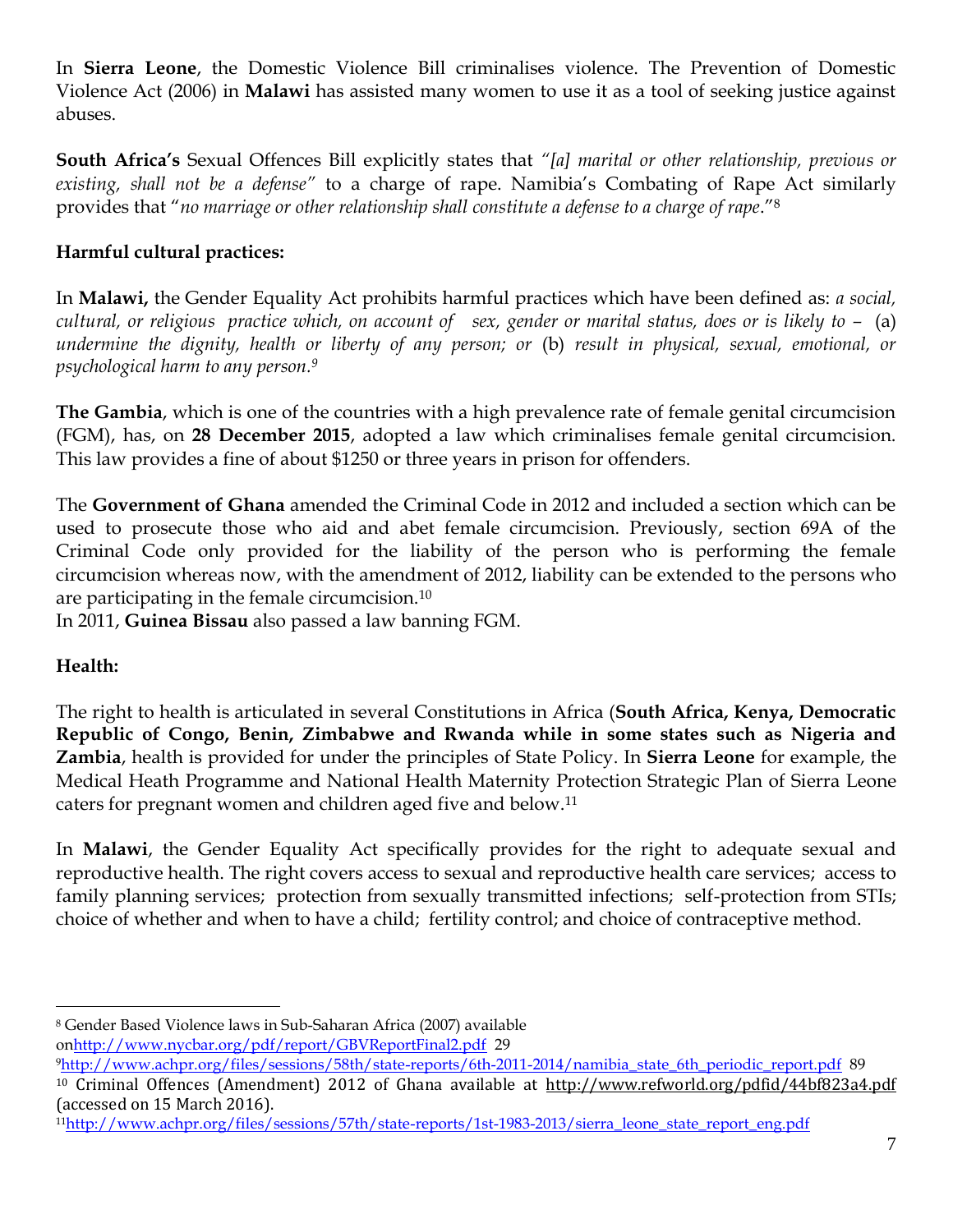In **Senegal**, the 2005 Law in Relation to Reproductive Health, recognizes reproductive health as a *"fundamental and universal right guaranteed to all individuals without discrimination based on age, sex, wealth, religion, race, ethnicity, matrimonial situation or any other situation."* Thus there is access to contraceptives and other basic services, such as pregnancy and STI testing. However, one has to be 15 or older to access such services. Abortion is only available in cases where the life of the mother is in danger. This is the case in most other countries as well, except in South Africa.

#### **Property:**

 $\overline{a}$ 

In 2011 **Malawi** passed the **Deceased Estates (Wills, Inheritance and protection) Act**. This Act repealed the Wills and Inheritance Act which posed a number of challenges especially for women after the death of their husbands. The Act is therefore deemed a milestone in addressing the predicament of women and children in as far as the administration of deceased estates is concerned.

#### **Decision making and public participation:**

Public positions have for a long-time been male dominated and in some cases women were totally excluded. However with the progressive developments such as the adoption of the Maputo Protocol, countries have begun to change the *status quo* and afford women opportunities which tradition denied them. The **South African Constitutional Court** in *Bhe v Magistrate, Khayelitsha* declared unconstitutional and invalid the African customary rule of male primogeniture which only allows an oldest male descendant or relative to succeed the estate of a deceased man. <sup>12</sup>

In **Sierra Leone** the Chieftaincy Act encourages women to contest for Paramount Chieftaincy. Before this law, chieftaincy was a male domain controlled by traditional norms and values. <sup>13</sup>

The **Senegalese** Parity law passed in 2010 requires all political parties and coalitions to avail equal numbers of men and women on their candidate list. <sup>14</sup>

Another example is the **Constitution of Kenya** which prohibits either gender from constituting more than two thirds of any elected body; this means women must make up at least one-third of all elective public bodies within Kenya's political arena. The implementation of this Article should result in an increase in women's representation within all levels of government and, consequently, allowing women to increase their influence in the decision making processes that affect equality throughout the country. For instance: (1) Article 81(b) states that not more than two-thirds of the members of elective public bodies shall be of the same gender; (2) Article 97 states that the Kenyan National Assembly shall consist of at least 47 women elected by registered voters of the counties; (3) Article 98 states that the Senate shall consist of 16 women members; (4) Article 100 states that Parliament shall enact legislation to promote the representation of women in Parliament; and (5) Article 177 requires that no more than two-thirds of the membership of the county assembly shall be of the same

<sup>12</sup> [http://www.achpr.org/files/sessions/58th/state-reports/2nd-2002-2015/staterep2\\_southafrica\\_2003\\_2014\\_eng.pdf](http://www.achpr.org/files/sessions/58th/state-reports/2nd-2002-2015/staterep2_southafrica_2003_2014_eng.pdf) <sup>13</sup>Sierra Leone Country Gender Profile October 2011 , African Development Bank Group report page 16

<sup>&</sup>lt;sup>14</sup>S Faye Breakthrough for Women in Senegal's Lower House available on <http://www.ipsnews.net/2012/08/breakthrough-for-women-in-senegals-lower-house/>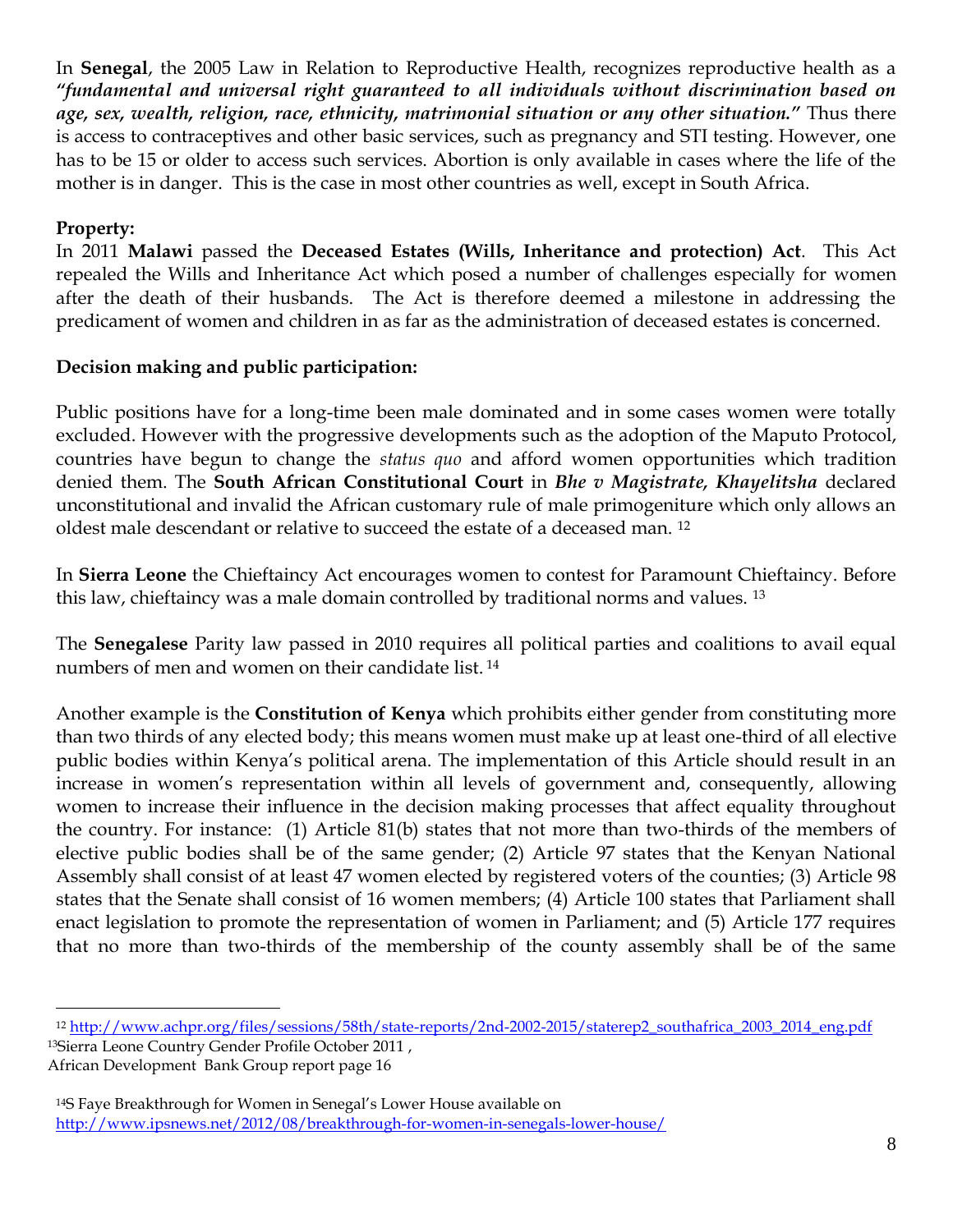gender.<sup>15</sup> The Political Parties Act 2011 of Kenya also provides opportunities for women to enter into politics.

In **Rwanda**, the Constitution requires that 30% of decision-making positions should be occupied by women.<sup>16</sup>

In **Malawi,** the Gender Equality Act also introduces quotas in the Public Service. According to Section 11 of the Act, **"***Notwithstanding anything contained in the Public Service Act and subject to subsection (2), an appointing or recruiting authority in the public service shall appoint no less than forty percent (40%) and no more than sixty percent (60%) of either sex in any department in the public service."<sup>17</sup>*

In **2014, the President of the Democratic Republic of Congo** signed 'a law requiring that women make up 30 percent of each party's slate of candidates for local or legislative elections'.<sup>18</sup> Although this is not in line with gender equality which requires that men and women are equally represented, it can be considered as a step towards the implementation of the rights in the Maputo Protocol.

## **Access to justice:**

In **South Africa**, for example, the Constitution states that everyone has the right to access the courts in pursuit of justice. Thus South African women are guaranteed of equal protection before the law as enshrined in section 9(1) of the Constitution which provides that *'everyone is equal before the law and has the right to equal protection and benefit of the law'.* <sup>19</sup>

#### **Labour rights:**

Labour rights have for a long time been a struggle for women. In **Sierra Leone,** strides have been made in ensuring and guaranteeing women's right to work- examples include, measures such as paid maternity leave or leave with social security benefits. In addition, Sierra Leone has taken certain measures to protect women in many areas including guarantees against dismissal for working mothers, irrespective of their marital status during a reasonable period before and after childbirth.<sup>20</sup> In **Namibia,** the Labour Act, Act No. 11 of 2007, makes explicit provision for maternity benefits. It outlaws discrimination in workplaces on the basis of pregnancy and HIV and AIDS status, and prohibits sexual harassment.<sup>21</sup>

## **The right to education:**

 $\overline{a}$ 

[http://www.equalitynow.org/sites/default/files/MaputoProtocol\\_JourneytoEquality.pdf](http://www.equalitynow.org/sites/default/files/MaputoProtocol_JourneytoEquality.pdf) 49

<sup>15</sup> Implementing the Protocol on the Rights of Women in Africa: Analysing the Compliance of Kenya's Legal Framework available on<http://www.soawr.org/sites/default/files/ml-implementing-protocol-womens-rights-africa-010314-en.pdf> <sup>16</sup> Maputo Protocol, A journey to equality available on

<sup>17</sup> [http://www.achpr.org/files/sessions/58th/state-reports/6th-2011-2014/namibia\\_state\\_6th\\_periodic\\_report.pdf](http://www.achpr.org/files/sessions/58th/state-reports/6th-2011-2014/namibia_state_6th_periodic_report.pdf) 75 <sup>18</sup> Republic of the Congo 2014 Human Rights Report (2014) 21 available at <http://www.state.gov/documents/organization/236560.pdf> (accessed on 14 March 2016). <sup>19</sup>South Africa Constitution Section 9.

<sup>&</sup>lt;sup>20</sup> [http://www.achpr.org/files/sessions/57th/state-reports/1st-1983-2013/sierra\\_leone\\_state\\_report\\_eng.pdf](http://www.achpr.org/files/sessions/57th/state-reports/1st-1983-2013/sierra_leone_state_report_eng.pdf) 22 <sup>21</sup> http://www.achpr.org/files/sessions/58th/state-reports/6th-2011-2014/namibia\_state\_6th\_periodic\_report.pdf 50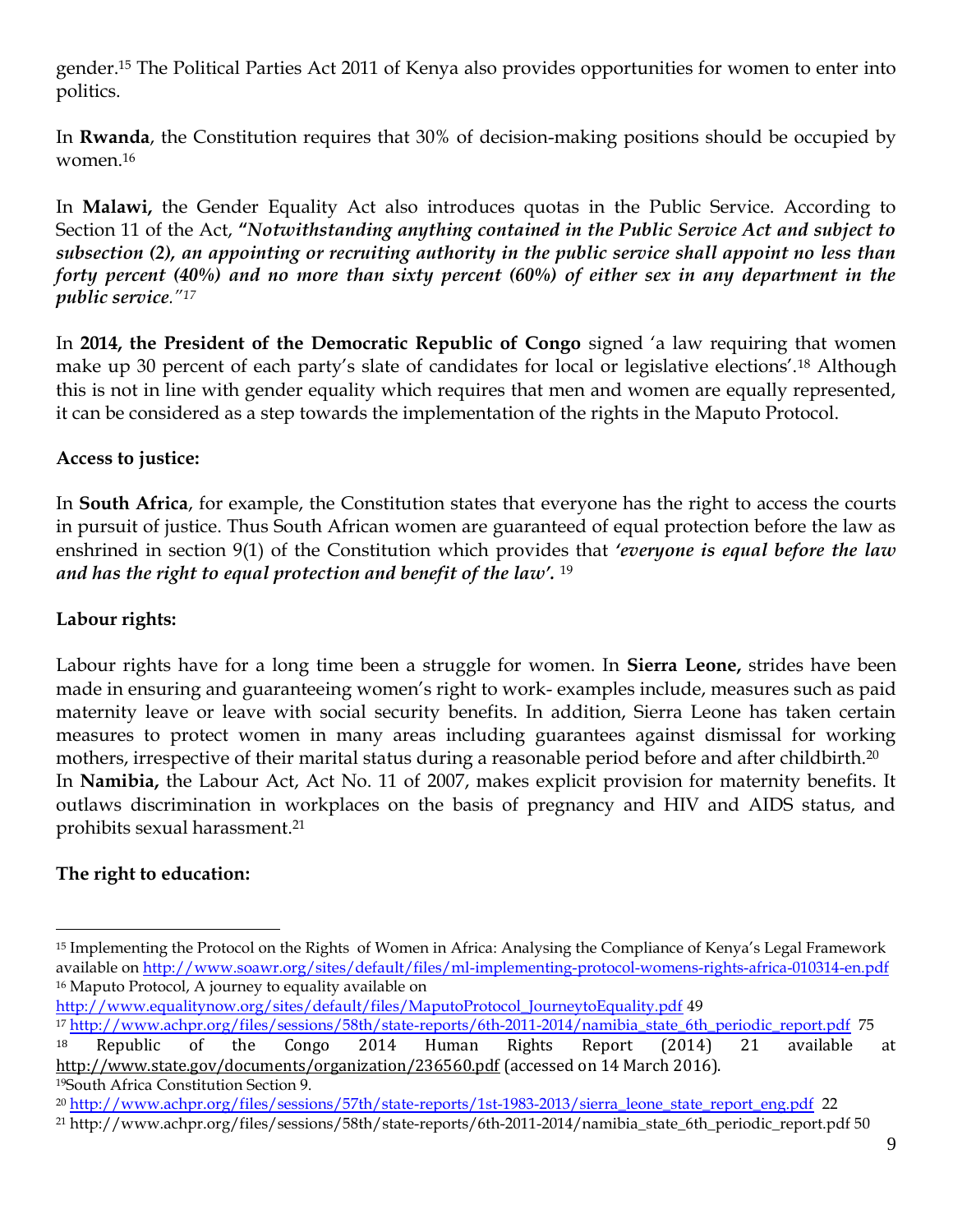The **Malawi Constitution** for instance, provides for the right to education. In addition, the Gender Equality Act provides for equality in education and training, access to scholarships in Sections 14 to 16. Main provisions state that e*very person has the right to access education and training including vocational guidance at all levels, except in the cases of special need, the Government shall take active measures to ensure that educational institutions provide equal access to girls and boys and women and men, to the same curricula; the same examinations; teaching staff with qualifications of the same standard; institutional premises and equipment of the same quality, irrespective of sex of students at the same level; or provision of sanitary facilities that take into account the specific needs of the sex of the students.<sup>22</sup>* 

#### E/ THE ROLE OF COMMISSION

#### I. Ratification

In order to speed up the entry into force of the Protocol after its adoption and promote its ratification across the continent, the Special Rapporteur on the Rights of Women conducts an effective and constant advocacy campaign among the Ministries of Foreign affairs and Parliaments of AU Member States through country missions, sending Notes Verbales to diplomatic missions, as well as during the presentation of State Periodic Reports before the Commission, encouraging States to ratify the Maputo Protocol and this has proved effective over the years as ratifications increase, albeit slowly.

Furthermore, the Special Rapporteur on the Rights of Women organises side events on the Maputo Protocol at every Ordinary Session of the Commission and there is a standard item on the Agenda of every Ordinary Session of the Commission wherein panel discussions are held between the Commission, State Parties and other stakeholders about the Maputo Protocol and the importance of ratifying the same.

## II. Activities

 $\overline{a}$ 

The mechanism undertook the following activities towards enhancing the knowledge of the Maputo Protocol:

In September 2010, the first Regional Conference on the Rights of Women for West and North African countries (18 in total) took place in Mali. The conference was attended by the Representatives of State Parties, NHRIs, NGOs, UN Agencies and Parliamentarians.

A high level Seminar on the Impact of Conflict on the Rights of Women and Girls was held in Mali in October 2014, in collaboration with the Department of Political Affairs and the Minister in charge of the Family, Women and Children. The seminar aimed to evaluate the national action plan on the implementation of Resolution 1325.

The mechanism undertook missions and activities in more than 25 countries. At the end of these missions, the mechanism makes specific recommendations urging States Parties who have ratified the Protocol to adopt laws, action plans, as well as programs for a better protection of the right of women and girls.

<sup>22</sup> http://www.achpr.org/files/sessions/56th/state-reports/1-1995-2013/malawi\_state\_report\_eng.pdf 79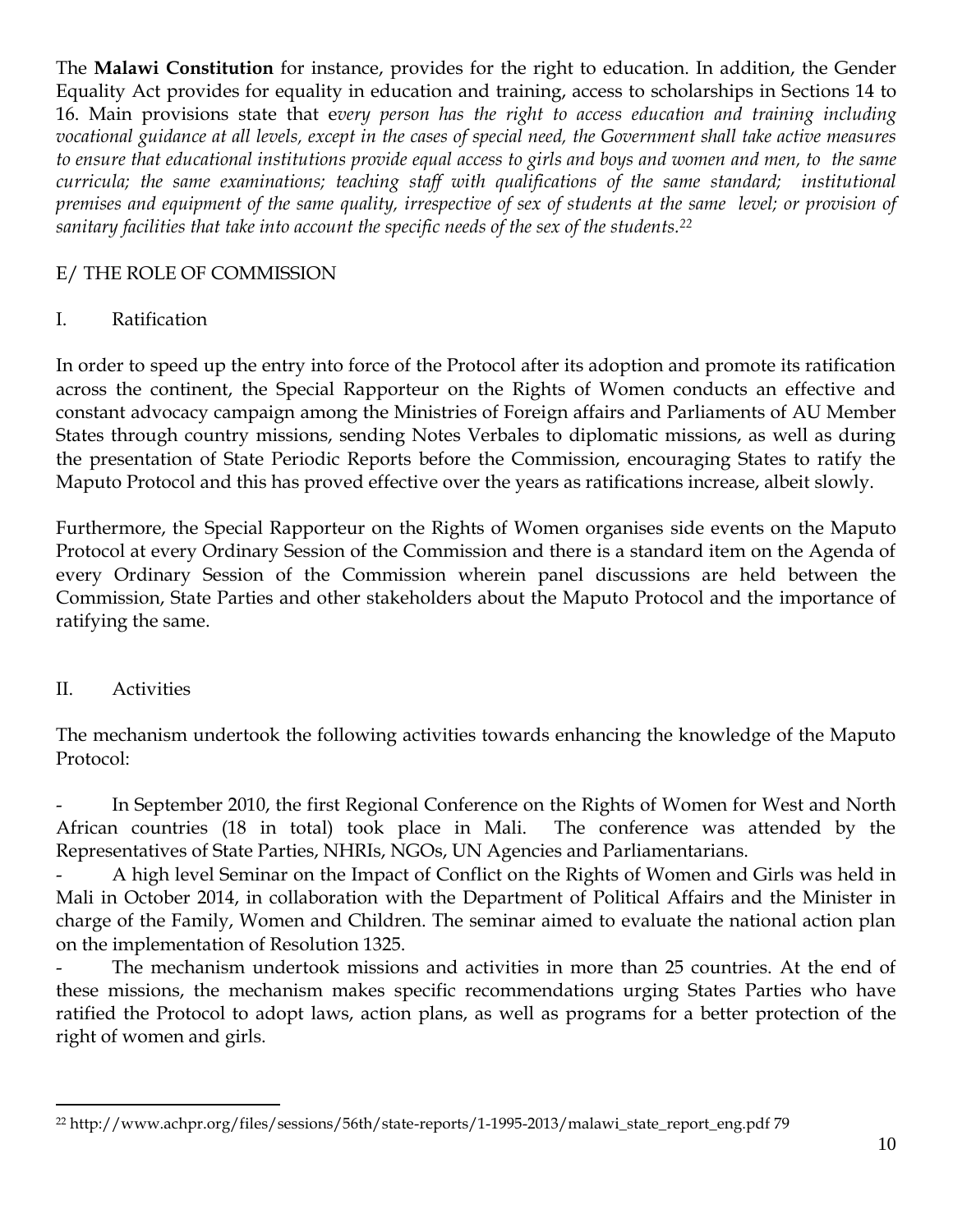The mechanism has developed country reports on child marriage in more than 10 countries which have the highest prevalence in Africa.

The mechanism is preparing a General Comment on early marriage in line with Article 6 of the Protocol in partnership with the Committee of Experts on the Rights and Welfare of the Child.

- Another General Comment on Economic and Social Rights is before the Commission for adoption.

The mechanism has just launched a campaign on the Decriminalization of Abortion in line with its Resolutions and other commitments (Article 14).

III. Guidelines for State Reporting under the Maputo Protocol

By virtue of Article 26 of the Maputo Protocol, States are requested to report on the measures taken (both administrative and legislative) to implement their obligations under the Protocol. In order to encourage States that have ratified the Protocol to honour their obligations, the Mechanism, with the support of the Centre for Human Rights of the University of Pretoria adopted Guidelines for State Reporting under the Maputo Protocol during the 46th Ordinary Session of the Commission held from 11 to 25 November 2009 in Banjul, The Gambia. The guidelines are intended to assist Member States in drafting periodic Reports, to integrate legislative and other measures taken to give full effect to the provisions of the Maputo Protocol.

The Special Rapporteur on the Rights of Women in Africa has also organized several capacity building workshops to enhance the capacity of stakeholders in report writing techniques using the Guidelines. States report in two parts: Part 1, States report on the legislative and administrative measures taken to implement the provisions of the African Charter by virtue of article 62, and Part 2, States report on the administrative and legislative measures taken to implement the provisions of the Protocol by virtue of article 26. States should associate the Ministers in Charge of gender in the elaboration of Part 2.

As at its last Ordinary Session in November 2015, the only countries that have incorporated the Guidelines during its State Reporting are Malawi and Nigeria during the 56th Ordinary Session of the Commission in April 2015 and Burkina Faso at the 57th Ordinary Session of the Commission in November 2015.

IV. General Comments 1 & 2 of the Protocol to the African Charter on the Rights of Women in Africa

African Commission adopted General Comments 1 on Article 14 (1) (d) and (e) of the Maputo Protocol at its 52nd Ordinary Session held from 9 to 22 October 2012 in Yamoussoukro, Côte d'Ivoire with the support of the Centre for Human Rights, Pretoria. The General Comments provide a set of international standards and best practices towards an effective implementation of the provisions of Article 14 (1) (d) and (e) guaranteeing women's right to self-protection and to be protected from HIV infection, as well as their right to be informed of the HIV status of their partners. The General Comments are to be used by States in preparing and submitting their periodic reports to the Commission.

The African Commission also adopted General Comment No. 2 on Article 14 (1) (a), (b), (c) and (f) and Article 14 (2) (a) and (c) of the Maputo Protocol at its 55th Ordinary Session held from 28 April – 12 May 2014 in Luanda, Angola with the support of IPAS Africa Alliance. This General Comment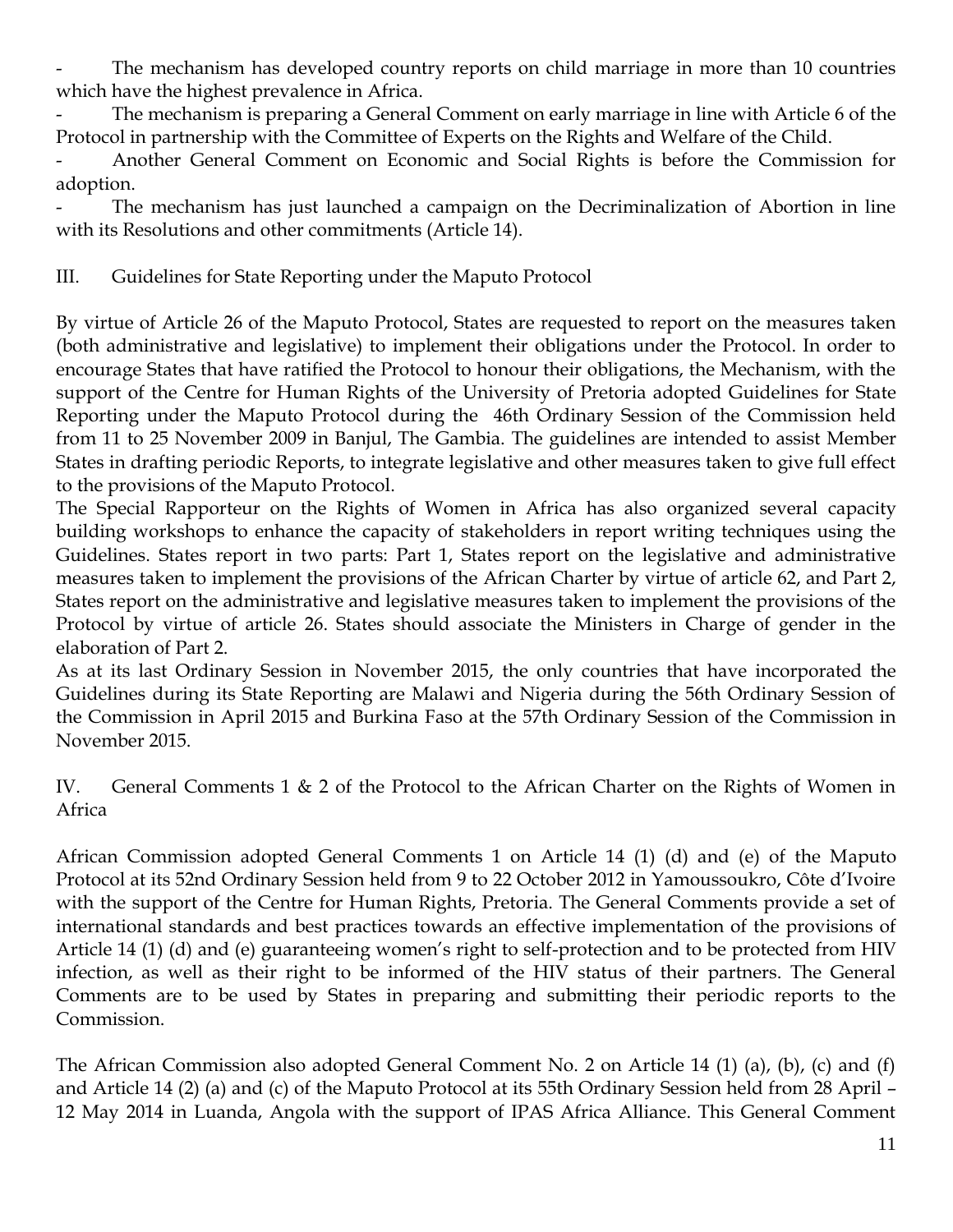provides interpretive guidance on the overall and specific obligations of States Parties towards promoting the effective domestication and implementation of Article 14 of the Maputo Protocol guaranteeing women's sexual and reproductive rights.

The General Comments are to be used by States when preparing their periodic reports.

V. Guidelines on combatting sexual violence and its consequences

The Special Rapporteur on the rights of women in Africa(SRRWA, in collaboration with the International Federation of Human Rights (FIDH) and its South African member organisation Lawyers for Human Rights (LHR), is implementing a new project on sexual violence against women and its consequences. The project aims to strengthen the capacity of African governments and civil society to combat this scourge and protect victims. To this end the ACHPR is developing Guidelines for Combating Sexual Violence and its Consequences. The Guidelines will be a practical tool for African Union member states to better honour their obligations to combat sexual violence and its consequences under regional (African Charter, Maputo Protocol) and international instruments (CEDAW, UNSC resolutions on Women, Peace and Security). It will focus on the practical measures necessary to prevent violence and successfully prosecute perpetrators. It will also focus on practical ways to ensure access to justice, protection and other services, victim and witness protection, access to sexual and reproductive rights, and restitution for victims.

#### V. Implementation by State Parties of the provisions of the Maputo Protocol

During its missions and thanks to its meetings with States Parties, the Mechanism has made concrete progress in the protection of women's rights, particularly with regard to legislation. As such, several States Parties have adopted a Code of Persons and the Family reflecting gender equality, laws on reproductive health, the protection of women against HIV/AIDS, domestic and/or sexual violence, the prohibition of FGM, quotas, and the promotion of education for girls and female literacy. Several governments also now have full-fledged Ministries to empower women, children and the family. Most countries have adopted and implemented national gender policies, national action plans for the promotion of the rights of women and the family, national action plans for implementing UN Resolution 1325, and relevant sectoral policies in the area of maternal and child protection. With regard to socioeconomic achievements, several countries have adopted ambitious action plans to alleviate poverty among women by establishing funds for women's empowerment and initiating land reforms with the aim of promoting women's access to social housing , land and agricultural loans.

#### F/ WHERE ARE WE NOW?

Following the diagnosis therefore, the commitment by States Parties on the Solemn Declaration on Gender Equality has not been realized. Deadlines fixed in the AU Policy to achieve full ratification by 2015 and domestication by 2020 has not been met. Even in countries which have ratified the Maputo Protocol, women's rights are still being violated without the perpetrators being punished. Due to ignorance, many women still do not know their rights. Those who would love to prosecute violations of their rights lack financial means to do so. Legal aid is either not available or inaccessible and the Commission is not explored because of lack of legal aid fund.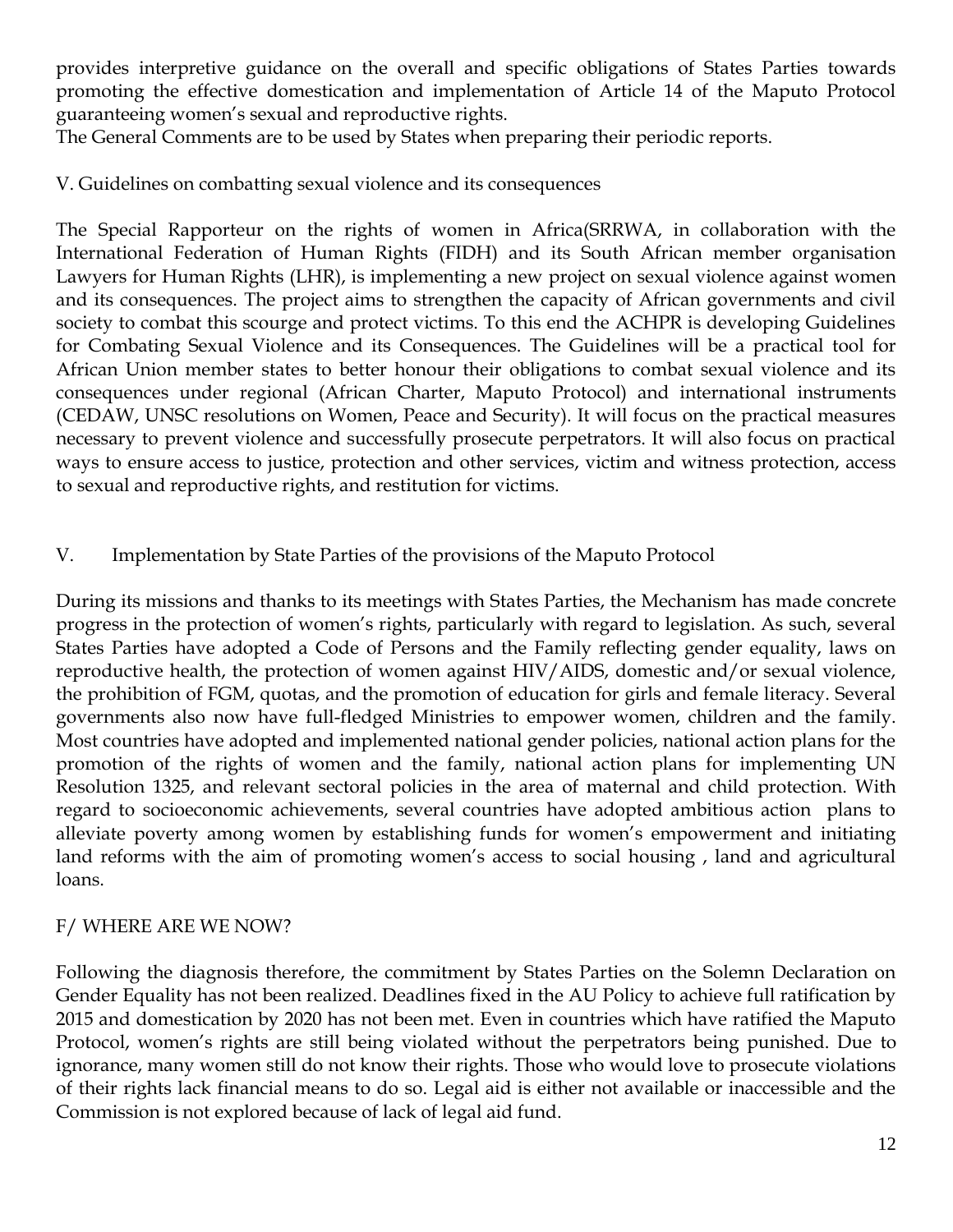#### **RECOMMENDATIONS:**

Although different legislative and other measures have been taken to give effect to the Protocol, women still face vulnerabilities due to the fact that the implementation of the Maputo Protocol at the domestic level faces various challenges. To ensure that all African women benefit from the rights provided by the Maputo Protocol, African States are urged to take the following steps:

- ratify the Maputo Protocol, for those that have not yet done so:
- lift reservations made during ratification of the Maputo Protocol to ensure effective implementation of the same.
- Align national laws with the provisions of the Maputo Protocol;
- give effect to the provisions of the Maputo Protocol to ensure that African women have access to domestic remedies in case of violations of their human rights. Where laws exist, focus on better enforcement, including strengthening institutional mechanisms, allocating resources and increasing the human capacity needed to ensure that enacted legislation serves its purpose;
- repeal or amend domestic laws which are discriminatory towards women;
- put in place comprehensive systems through which victims can report cases of human rights abuses. These systems must be confidential and be linked to healthcare, counselling and other comprehensive and integrated services which provide for support of victims;
- strengthen data collection to reveal the true extent of women's human rights violations;
- fight against impunity
- ensure the use of the Guidelines on State Reporting the Maputo Protocol adopted by the Commission during State Reporting under Article 62 of the African Charter
- $\bullet$

# **PRESENT STATUS OF SUBMISSION OF STATE PERIODIC PREPORTS UNDER ARTICLE 62 OF THE AFRICAN CHARTER.**

 $\Box$  Nine (9) States are up to date with their reports:

The Republics of Algeria, Burkina Faso, Djibouti, Ethiopia, Kenya,

Namibia, Niger, Nigeria, and South Africa;

 $\Box$  Ten (10) States are late by one report;